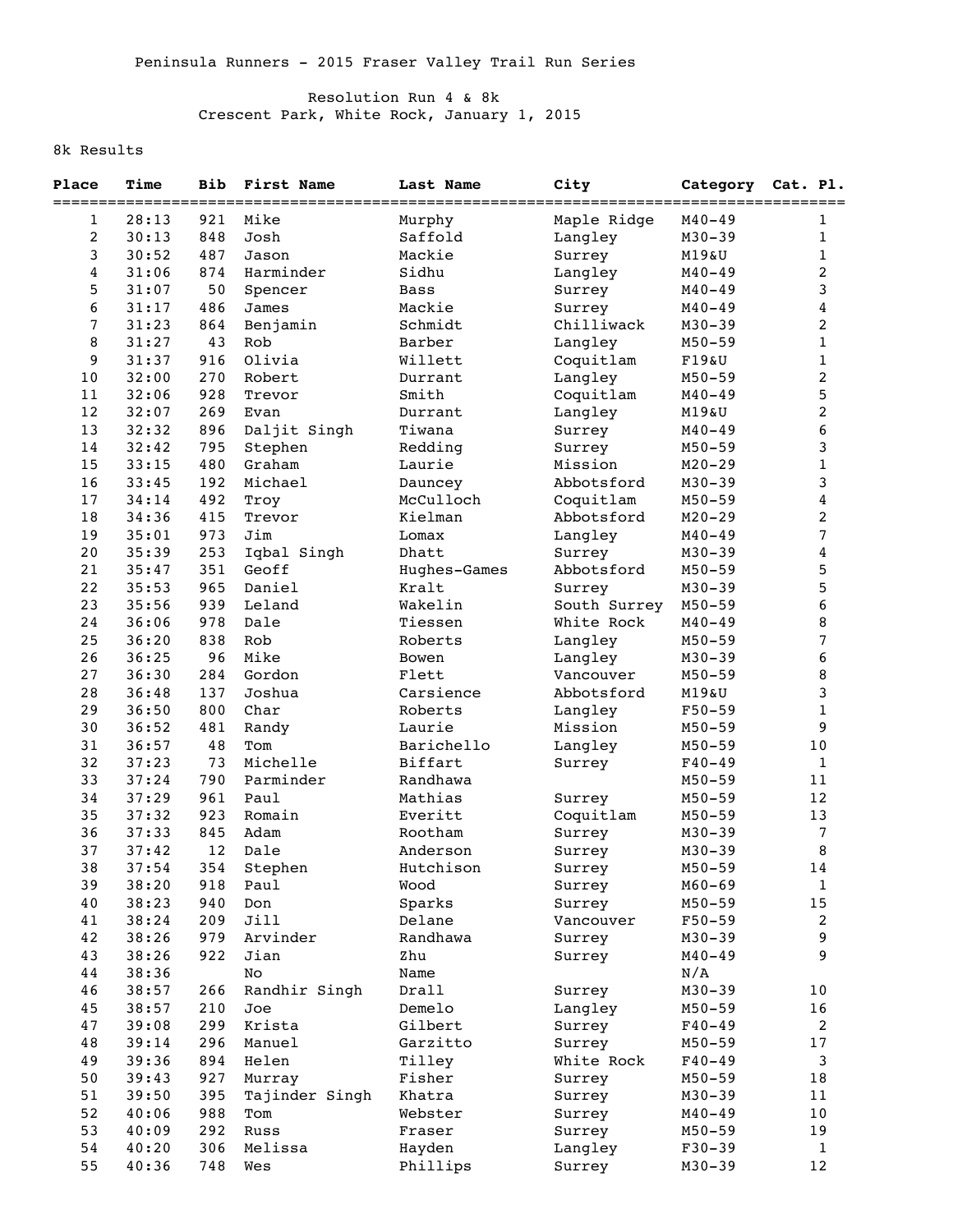| 56  | 40:44 | 9      | Erin          | Jones          | Surrey      | $F30-39$   | $\overline{a}$  |
|-----|-------|--------|---------------|----------------|-------------|------------|-----------------|
| 57  | 40:52 | 97     | Navtej        | <b>Bring</b>   | Surrey      | $M50 - 59$ | 20              |
| 58  | 41:02 | 357    | Andrew        | Janzen         | White Rock  | $M40 - 49$ | 11              |
| 59  | 41:02 | 912    | Shannon       | Walsh          | Vancouver   | $M40 - 49$ | 12              |
| 60  | 41:07 | 495    | William       | McKinnon       | White Rock  | $M50 - 59$ | 21              |
| 61  | 41:25 | 315    | Robert        | Herron         | Richmond    | $M50 - 59$ | 22              |
| 62  | 41:42 | 872    | Stelle        | Sepidoza       | Langley     | $F30 - 39$ | $\mathbf{3}$    |
| 63  | 41:46 | 962    | Rick          | Horita         | White Rock  | $M60 - 69$ | $\sqrt{2}$      |
| 64  | 41:58 | 917    | Deidre        | Wolff          | Dublin      | $F30-39$   | $\overline{4}$  |
| 65  | 42:10 | 279    | Jill          | Ferrie         | Surrey      | $F50 - 59$ | $\mathbf{3}$    |
| 66  | 42:31 | 136    | Karl          | Cantner        | Surrey      | $M50 - 59$ | 23              |
| 67  | 42:32 | 934    | Brian         | Clancy         | Surrey      | $M40 - 49$ | 13              |
| 68  | 42:38 | 933    | Mike          | Ridley         | Surrey      | $M50 - 59$ | 24              |
| 69  | 42:42 | 867    | Adam          | Scott          | Surrey      | M19&U      | 4               |
| 70  | 42:44 | 987    | Hilary        | Scott          | Boston      | $F30 - 39$ | 5               |
| 71  | 42:46 | 720    | Art           | Olsthoorn      | Langley     | $M50 - 59$ | 25              |
| 72  | 42:48 | 22     | Joanne        | Bach           | Maple Ridge | $F40 - 49$ | $\overline{4}$  |
| 73  | 43:03 | 293    | Ernie         | Fuller         | White Rock  | $M60 - 69$ | $\mathsf 3$     |
| 74  | 43:10 | 909    | Heather       |                | Chilliwack  | $F30 - 39$ | $\sqrt{6}$      |
|     |       |        |               | Wakely         |             |            |                 |
| 75  | 43:12 | $1\,1$ | David         | Ames           | Langley     | $M50 - 59$ | 26              |
| 76  | 43:14 | 139    | Rod           | Castillo       | Langley     | $M40 - 49$ | $1\,4$          |
| 77  | 43:30 | 882    | Eric          | Sugawara       | Surrey      | $M20 - 29$ | $\mathbf{3}$    |
| 78  | 43:40 | 479    | Marie         | Lashley        | Abbotsford  | $F30 - 39$ | $\overline{7}$  |
| 79  | 43:45 | 971    | Gerry         | Baron          | Langley     | $M40 - 49$ | 15              |
| 80  | 43:49 | 721    | Sandra        | Olsthoorn      | Langley     | $F50 - 59$ | $\overline{4}$  |
| 81  | 43:50 | 938    | Scott         | Kavanagh       | White Rock  | $M40 - 49$ | 16              |
| 82  | 43:55 | 138    | Stuart        | Carsience      | Abbotsford  | $M40 - 49$ | 17              |
| 83  | 44:00 | 777    | Joanie        | Proske         | Langley     | $F50 - 59$ | $\sqrt{5}$      |
| 84  | 44:23 | 913    | Janet         | Weber          | White Rock  | $F40 - 49$ | $\overline{5}$  |
| 85  | 44:26 | 98     | Andrew        | Brink          | Surrey      | $M50 - 59$ | 27              |
| 86  | 44:26 | 907    | Michael       | Vipond         | Surrey      | $M50 - 59$ | 28              |
| 87  | 44:41 | 980    | Ravinder      | Sidhu          | Surrey      | $M30 - 39$ | 13              |
| 88  | 44:46 | 910    | Pippa         | Wall           | Vancouver   | $F60 - 69$ | $\mathbf{1}$    |
| 89  | 44:48 | 54     | David         | Bayne          | Mission     | $M40 - 49$ | $18\,$          |
| 90  | 44:55 | 937    | Clifford      | Gurniak        | Surrey      | $M30 - 39$ | 14              |
| 91  | 44:57 | 305    | Tina          | Hansen         | White Rock  | $F40 - 49$ | 6               |
| 92  | 45:01 | 149    | Dan           | Cook           | Aldergrove  | $M40 - 49$ | 19              |
| 93  | 45:02 | 263    | Liz           | Dilasser       | Surrey      | $F70+$     | $1\,$           |
| 94  | 45:14 | 884    | Anikka        | Suomi          | Surrey      | F19&U      | $\sqrt{2}$      |
| 95  | 45:14 | 885    | Darren        | Suomi          | Surrey      | $M40 - 49$ | $20$            |
| 96  | 45:15 | 876    | Raphael       | Silver         | Abbotsford  | $M30 - 39$ | 15              |
| 97  | 45:28 | 241    | Devinder Kaur | Dhatt          | Surrey      | $F30-39$   | 8               |
| 98  | 45:36 | 875    | Walt          | Siemens        | Abbotsford  | $M50 - 59$ | 29              |
| 99  | 45:55 | 859    | Karin         | Schasny        | Langley     | $F30-39$   | 9               |
| 100 | 45:56 | 890    | Ian           | Tate           | Langley     | $M50 - 59$ | 30              |
| 101 | 45:59 | 366    | Tanya         | Jones          | Surrey      | $F30-39$   | 10              |
| 102 | 46:01 | 926    | Jasbir        | Atwal          | Delta       | $F50 - 59$ | 6               |
| 103 |       | 712    |               | Munoz          |             | $M50 - 59$ | 31              |
|     | 46:07 |        | Sebastian     |                | Surrey      |            |                 |
| 104 | 46:09 | 491    | Joscelyn      | McAulay        | Chilliwack  | $F30-39$   | 11              |
| 105 | 46:09 | 496    | Dan           | McLaren        | Delta       | $M50 - 59$ | 32              |
| 106 | 46:09 | 728    | Alan          | Pearse         | Surrey      | $M50 - 59$ | 33              |
| 107 | 46:23 | 901    | Robin         | Vainionpaa     | Surrey      | $F50 - 59$ | $\overline{7}$  |
| 110 | 46:36 | 914    | Juliano       | Webster        | Langley     | $F20-29$   | $\mathbf{1}$    |
| 109 | 46:36 | 880    | Soraya        | Spier          | White Rock  | $F50 - 59$ | 8               |
| 108 | 46:36 | 799    | Glenn         | Rideout        | White Rock  | $M40 - 49$ | 21              |
| 111 | 47:09 | 215    | Anup Singh    | Dhatt          | Surrey      | $M40 - 49$ | 22              |
| 112 | 47:11 | 930    | Andrew        | Reid           | Mission     | $M40 - 49$ | 23              |
| 113 | 47:20 | 871    | Nicole        | Scott          | Delta       | $F30-39$   | 12              |
| 114 | 47:34 | 484    | Suzy          | Leith          | Delta       | $F50 - 59$ | 9               |
| 115 | 47:43 | 285    | Lotte         | Flint-Petersen | Surrey      | $F50 - 59$ | 10              |
| 116 | 47:50 | 174    | Theresa       | Couto          | Surrey      | $F40 - 49$ | $7\phantom{.0}$ |
| 117 | 47:51 | 211    | Romy          | DeVries        | Langley     | $F50 - 59$ | 11              |
| 118 | 48:09 | 969    | Rex           | Yang           | Surrey      | $M30 - 39$ | 16              |
| 119 | 48:24 | 369    | Mile          | Jovanovic      | Surrey      | $M60 - 69$ | 4               |
| 120 | 48:26 | 313    | Ian           | Herron         | Surrey      | $M60 - 69$ | 5               |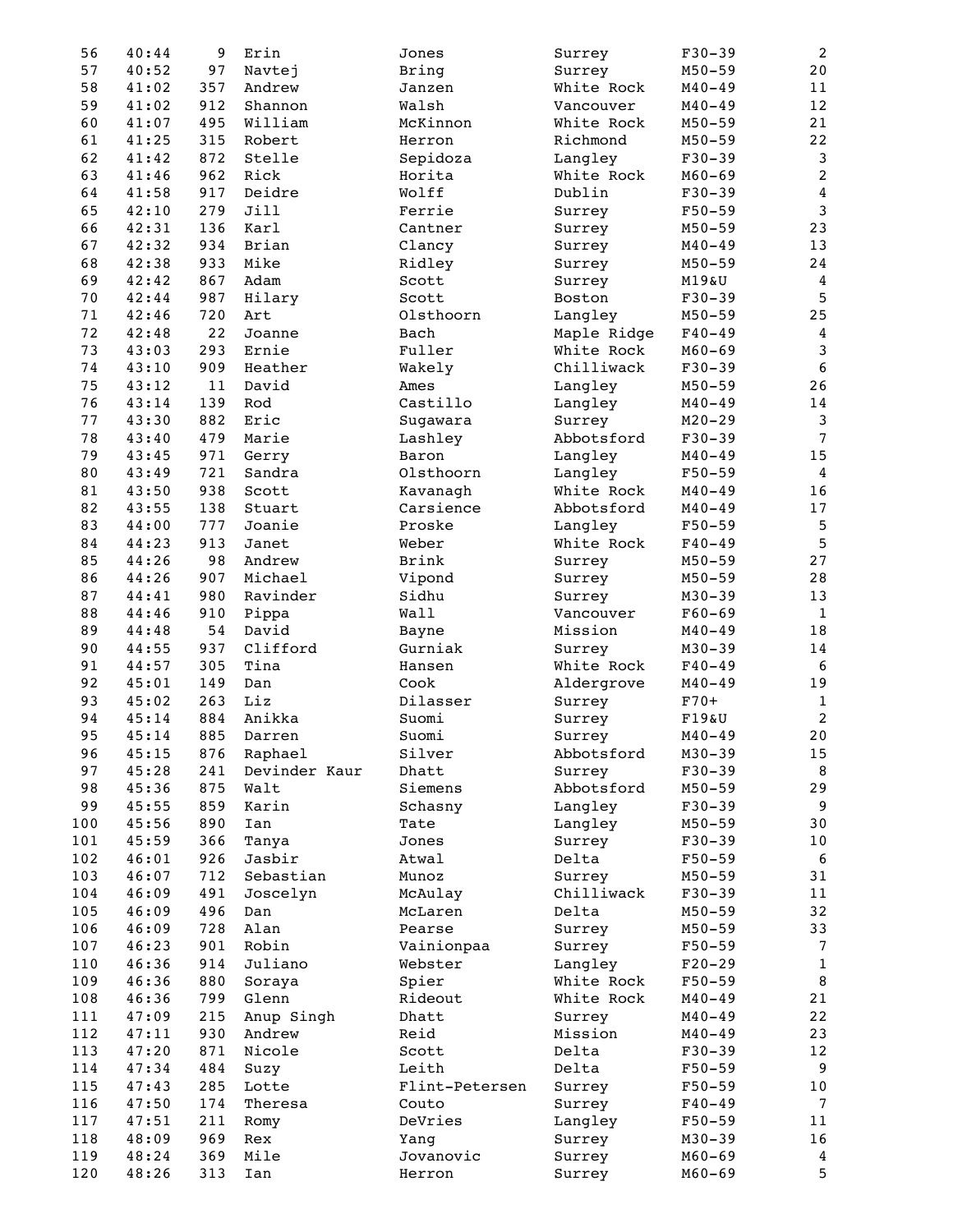| 121 | 48:41       | 489 | Joanna         | MacLennan      | Surrey     | $F30 - 39$ | 13                      |
|-----|-------------|-----|----------------|----------------|------------|------------|-------------------------|
| 122 | 48:41       | 739 | Jessica        | Phillips       | Surrey     | $F30-39$   | 14                      |
| 124 | 48:57       | 900 | Paula          | Turrie         | Surrey     | $F40 - 49$ | 8                       |
| 123 | 48:57       | 204 | Jeremy         | Deane          | Surrey     | $M40 - 49$ | 24                      |
| 125 | 49:07       | 372 | John           | Kelly          | Langley    | $M70+$     | $\mathbf{1}$            |
| 126 | 49:10       | 500 | Onour          | Moeri          | Vancouver  | $F30-39$   | 15                      |
| 127 | 49:14       | 863 | Neil           | Schasny        | Langley    | $M30 - 39$ | 17                      |
| 128 | 49:27       | 891 | Alex           | Taylor         | Langley    | $M60 - 69$ | 6                       |
| 129 | 49:28       | 924 | Kristine       | Roney-Por      | Abbotsford | $F50 - 59$ | 12                      |
| 130 | 49:29       | 977 | Carla          | Olson          | Langley    | $F20-29$   | $\overline{\mathbf{c}}$ |
| 131 | 49:40       | 288 | Doris          | Fraczek        | Surrey     | $F40 - 49$ | $\overline{9}$          |
| 132 | 49:40       | 494 | Millie         | McKinnon       | Langley    | $F50 - 59$ | 13                      |
| 133 | 49:41       | 866 | Sheila         | Schumann       | Delta      | $F40 - 49$ | $10$                    |
| 134 | 50:08       | 925 | Jill           | McClurg        | Abbotsford | $F50 - 59$ | 14                      |
| 135 | 50:15       | 482 | Erin           | Lee            | Richmond   | $F40 - 49$ | 11                      |
| 136 | 50:21       | 39  | Tammy          | Bailey         | Surrey     | $F50 - 59$ | 15                      |
| 137 | 50:32       | 294 | Michele        | Gabrick        | Surrey     | $F50 - 59$ | 16                      |
| 138 | 50:35       | 974 | Susan          | Faester        | Surrey     | $F40 - 49$ | 12                      |
| 142 |             | 722 | Camille        | Owens          |            | $F40 - 49$ | 13                      |
|     | 50:35       |     |                |                | Surrey     |            |                         |
| 140 | 50:35       | 307 | Carol          | Heatley        | Surrey     | $F50 - 59$ | 17                      |
| 141 | 50:35       | 972 | Helena         | Munro          | Surrey     | $F50 - 59$ | 18                      |
| 143 | 50:35       | 908 | Sharon         | Vipond         | Surrey     | $F50 - 59$ | 19                      |
| 139 | 50:35       | 291 | Rick           | Fraser         | White Rock | $M50 - 59$ | 34                      |
| 144 | 51:04       | 893 | Diane          | Thiessen       | Langley    | $F50 - 59$ | 20                      |
| 145 | 51:05       | 119 | Leslie         | <b>Burgess</b> | Vancouver  | $F40 - 49$ | 14                      |
| 146 | 51:05       | 797 | Ellen          | Reid           | Ladner     | $F30-39$   | 16                      |
| 147 | 51:17       | 370 | Barbara        | Kawasaki       | Surrey     | $F50 - 59$ | 21                      |
| 148 | 51:17       | 911 | Janice         | Walsh          | Surrey     | $F50 - 59$ | 22                      |
| 149 | 51:44       | 13  | Robin          | Anderson       | Langley    | $M50 - 59$ | 35                      |
| 150 | 51:58       | 878 | Keely          | Speechley      | Surrey     | $F30-39$   | 17                      |
| 151 | 51:59       | 71  | Stephanie      | Bensley        | Surrey     | $F30 - 39$ | $1\,8$                  |
| 152 | 52:04       | 150 | Terri          | Costello       | Surrey     | $F60 - 69$ | $\overline{c}$          |
| 153 | 52:16       | 886 | Luukas         | Suomi          | Surrey     | M19&U      | 5                       |
| 154 | 52:30       | 490 | Tammy          | Мc             | Surrey     | $F40 - 49$ | 15                      |
| 155 | 52:36       | 915 | Dana           | Welty          | Portland   | $F50 - 59$ | 23                      |
| 157 | 52:42       | 348 | Nelson         | Hill           | Richmond   | M19&U      | 6                       |
| 156 | 52:42       | 316 | Amanda         | Hill           | Richmond   | $F40 - 49$ | 16                      |
| 158 | 52:44       | 887 | Sheila         | Symchuk-Brown  | White Rock | $F60 - 69$ | $\mathsf 3$             |
| 159 | 53:14       | 350 | Michael        | Honing         | Surrey     | $M50 - 59$ | 36                      |
| 160 | 53:21       | 932 | Brian          | Parkinson      |            | $M70+$     | $\overline{2}$          |
|     |             |     |                |                | Langley    |            |                         |
| 161 | 53:21       | 892 | Susan          | Taylor         | Abbotsford | $F40 - 49$ | 17                      |
| 162 | 53:39       | 414 | Greg           | Kieghtley      | White Rock | $M50 - 59$ | 37                      |
| 163 | 53:44       | 877 | Joyce          | Soda           | Surrey     | $F50 - 59$ | 24                      |
| 164 | 53:48       | 968 | Carrie         | Fluckiger      | White Rock | $F40 - 49$ | 18                      |
| 165 | 53:54       | 193 | Miriam         | Davies         | Surrey     | $F50 - 59$ | 25                      |
| 166 | 53:59       | 903 | Sonya          | Vanderwel      | Delta      | $F40 - 49$ | 19                      |
| 167 | 55:07       | 477 | <b>Bryce</b>   | Kurtenacker    | Surrey     | M19&U      | $7\phantom{.0}$         |
| 168 | 55:08       | 883 | Angie          | Suomi          | Surrey     | $F40 - 49$ | 20                      |
| 169 | 55:26       | 902 | April          | Van Ert        | Vancouver  | $F30-39$   | 19                      |
| 170 | 57:15       | 983 | Trish          | Griffith       | Langley    | $F50 - 59$ | 26                      |
| 171 | 57:16       | 984 | Shirley        | Reid           | Langley    | $F30-39$   | 20                      |
| 172 | 58:16       | 478 | Michelle       | Kurtenacker    | Surrey     | $F40 - 49$ | 21                      |
| 173 | 58:18       | 147 | Jennifer       | Coleman        | Surrey     | $F40 - 49$ | 22                      |
| 174 | 58:18       | 776 | <b>Brenda</b>  | Prokopich      | Surrey     | $F40 - 49$ | 23                      |
| 175 | 58:29       | 257 | Jasvinder Kaur | Dhatt          | Surrey     | $F30-39$   | 21                      |
| 176 | 59:27       | 476 | Rudy           | Komposeh       | Surrey     | $M60 - 69$ | $\overline{7}$          |
| 177 | 59:44       | 278 | Georgena       | Evans          | White Rock | $F70+$     | $\overline{c}$          |
| 178 | 65:13       | 358 | Sandra         | Jensen         | Surrey     | $F50 - 59$ | 27                      |
| 179 | 65:18       | 175 | Susan          | Crawford       | White Rock | $F50 - 59$ | 28                      |
| 180 | 65:28       | 919 | Stacy          | Zaboysky       | White Rock | $F40 - 49$ | 24                      |
| 181 | 66:07       | 178 | Rob            | Daniel         | Burnaby    | $M70+$     | 3                       |
|     | 182 No time | 840 | Gayle          | Robinson       | Surrey     | $F60 - 69$ | 4                       |
|     | 183 No time | 879 |                |                |            | $F60 - 69$ | 5                       |
|     |             |     | Lynne          | Spence         | Surrey     |            |                         |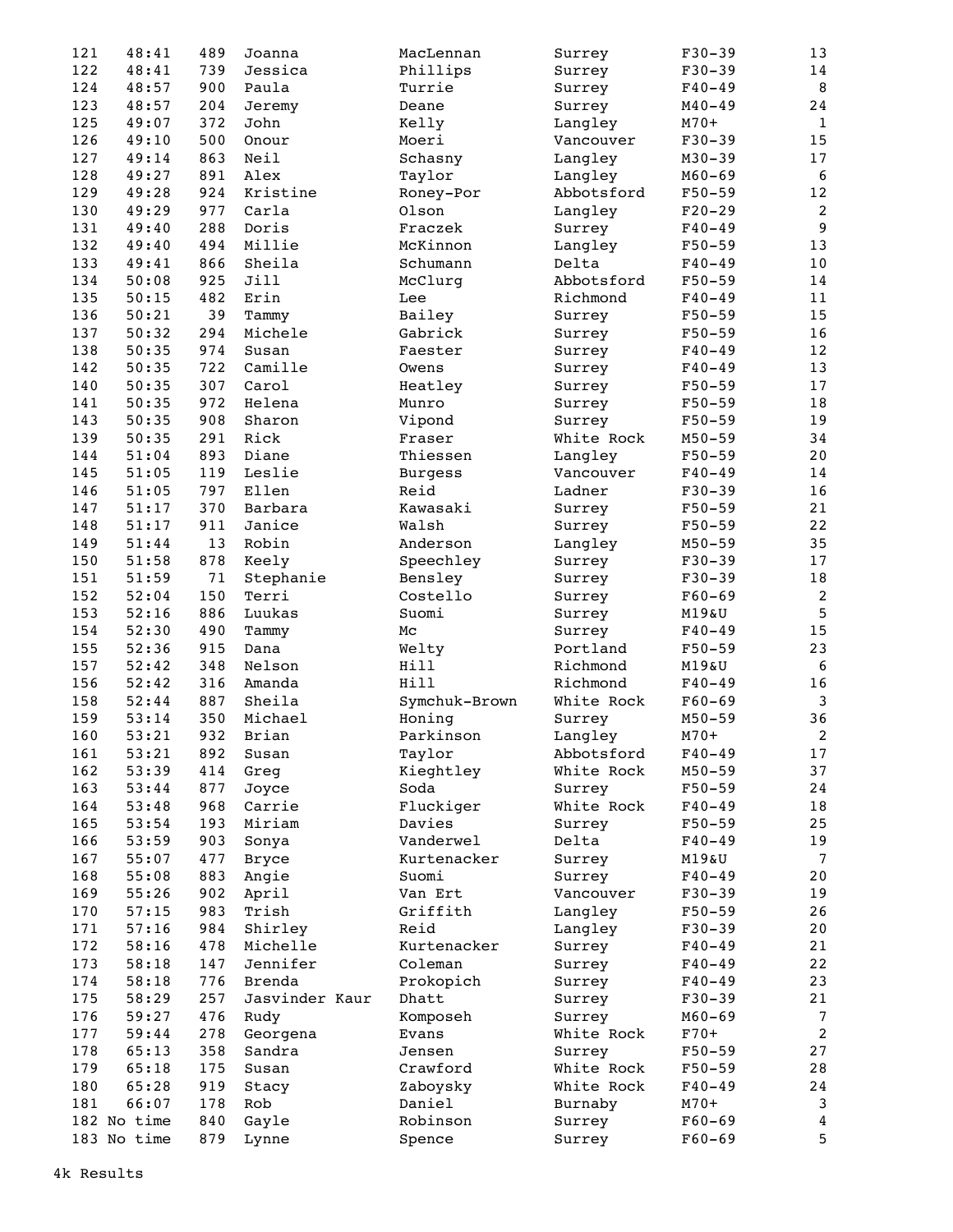| Place            | Time  | <b>Bib</b> | First Name    | Last Name     | City                | Category Cat. Pl. |                         |
|------------------|-------|------------|---------------|---------------|---------------------|-------------------|-------------------------|
| $\mathbf{1}$     | 15:43 | 488        | Jeremiah      | Mackie        | Surrey              | M19&U             | $===$<br>1              |
| $\boldsymbol{2}$ | 15:47 | 991        | Lucas         | Ference       | Surrey              | $M20 - 29$        | 1                       |
| $\mathbf{3}$     | 17:01 | 300        | David         | Greig         | Surrey              | $M40 - 49$        | 1                       |
| $\overline{4}$   | 17:18 | 764        | Craig         | Premack       | Burnaby             | $M50 - 59$        | 1                       |
| 5                | 17:20 | 493        | Don           | McGregor      | Langley             | $M30 - 39$        | 1                       |
| 6                | 17:25 | 760        | Manon         | Plouvier      | Vancouver           | F19&U             | $\mathbf 1$             |
| $\overline{7}$   | 17:25 | 929        | Brian         | Smith         | Coquitlam           | M19&U             | 2                       |
| 8                | 18:12 | 897        | Jaiveer Singh | Tiwana        | Surrey              | M19&U             | 3                       |
| 9                | 18:25 | 755        | Léandre       | Plouvier      | Vancouver           | M19&U             | $\overline{\mathbf{4}}$ |
| 10               | 18:27 | 935        | Jeff          | Sohy          | Abbotsford          | $M30 - 39$        | 2                       |
| 11               | 18:52 | 267        | Jenna         | Dubois        | Surrey              | F19&U             | 2                       |
| 12               | 18:56 | 483        | Jim           | Lefteruk      | Langley             | $M30 - 39$        | 3                       |
| 13               | 19:20 | 831        | Peter         | Roberts       | Surrey              | $M40 - 49$        | $\overline{\mathbf{c}}$ |
| 14               | 19:30 | 268        | Robert        | Dubois        | Surrey              | $M40 - 49$        | 3                       |
| 15               | 19:43 | 869        | Chris         | Scott         | Surrey              | $M40 - 49$        | 4                       |
| 16               | 20:02 | 898        | Sherri        | Todd          | Langley             | $F40 - 49$        | 1                       |
| 17               | 20:26 | 20         | Scott         | Ansell        | Abbotsford          | $M40 - 49$        | 5                       |
| 18               | 20:30 | 936        | Gerald        | Letkehman     | Surrey              | $M50 - 59$        | $\overline{\mathbf{c}}$ |
| 19               | 20:32 | 272        | Alex          | Eaton         | Abbotsford          | M19&U             | 5                       |
| $20$             | 21:42 | 990        | Alma          | McMurty       | Lynden              | $F30-39$          | $\mathbf 1$             |
| 21               | 21:44 | 277        | Sue           | Edmondson     | Langley             | $F40 - 49$        | 2                       |
| 22               | 22:09 | 251        | Gurman Singh  | Dhatt         | Surrey              | M19&U             | 6                       |
| 23               | 22:10 | 224        | Arjun Singh   | Dhatt         | Surrey              | M19&U             | 7                       |
| 24               | 22:25 | 177        | Patrick       | Curtes        | Langley             | $M40 - 49$        | 6                       |
| 25               | 22:40 | 72         | Caroline      | Bentley       | Surrey              | $F40 - 49$        | 3                       |
| 26               | 22:45 | 895        | Peter         | Tilley        | White Rock          | $M50 - 59$        | 3                       |
| 27               | 23:08 | 718        | Tomoko        | Nishimatsu    | Surrey              | $F50 - 59$        | 1                       |
| 28               | 23:33 | 888        | Kaetlen       | Tanner        | Langley             | $F40 - 49$        | $\overline{\mathbf{4}}$ |
| 29               | 23:56 | 716        | Jayne         | Nelson        | Surrey              | $F50 - 59$        | $\overline{\mathbf{c}}$ |
| 30               | 24:36 | 258        | Jujhar Singh  | Dhatt         | Surrey              | M19&U             | 8                       |
| 32               | 24:44 | 989        | Tawnya        | Todd          | Surrey              | $F30 - 39$        | $\overline{\mathbf{c}}$ |
| 31               | 24:44 | 986        | Pamela        | Dolan         | Surrey              | $F50 - 59$        | 3                       |
| 33               | 24:48 | 35         | Cathie        | Bachand       | Surrey              | $F50 - 59$        | 4                       |
| 34               | 24:59 | 711        | Wei-Ling      | Morris        | White Rock          | F19&U             | 3                       |
| 35               | 25:17 | 967        | Melanie       | Lalas         | Langley             | $F30-39$          | 3                       |
| 36               | 25:19 | 849        | Dan           | Schamber      | Surrey              | $M20 - 29$        | $\overline{\mathbf{c}}$ |
| 37               | 25:51 | 146        | Margaret      | Coe           | Delta               | $F50 - 59$        | 5                       |
| 38               | 25:54 | 19         | Jadyn         | Ansell        | Abbotsford          | F19&U             | $\overline{\mathbf{4}}$ |
| 39               | 25:57 | 276        | Susan         | Eaton         | Abbotsford          | $F40 - 49$        | 5                       |
| 40               | 26:14 | 717        | Alda          | Nicmans       | Langley             | $F50 - 59$        | 6                       |
| 41               | 26:26 | 34         | Randy         | Bach          | Maple Ridge         | $M50 - 59$        | 4                       |
| 42               | 26:29 | 714        | Dan           | Murphy        | White Rock          | $M70+$            | 1                       |
| 43               | 26:33 | 966        | Chelsea       | Allison       | Langley             | $F20-29$          | $\mathbf 1$             |
| 44               | 26:34 | 870        | Lucia         | Scott         | Surrey              | F19&U             | 5                       |
| 45               | 26:38 | 457        | Bev           | Kirby         | Langley             | $F50 - 59$        | $\overline{7}$          |
| 46               | 26:46 | 142        | Lauren        | Chow          | Surrey              | F19&U             | 6                       |
| 47               | 26:47 | 868        | Aurora        | Scott         | Surrey              | $F40 - 49$        | 6                       |
| 48               | 26:50 | 920        | Kelly         | Zembik        | Abbotsford          | $F40 - 49$        | 7                       |
| 50               | 27:26 | 723        | Jody          | Page          | Sechelt             | $M30 - 39$        | 4                       |
| 49               | 27:26 | 289        | Mark          | Fraczek       | Surrey              | M19&U             | 9                       |
| 51               | 27:28 | 963        | Shelley       | Cameron       | Langley             | $F50 - 59$        | 8                       |
| 53               | 27:30 | 905        | Jan           | Vandooyeweert | Langley             | $F60-69$          | 1                       |
| 52               | 27:30 | 904        | Evert         | Vandooyeweert | Langley             | $M60 - 69$        | 1                       |
| 54               | 27:32 | 881        | Jennifer      | St James      | Langley             | $F30-39$          | 4                       |
| 55               | 27:38 | 264        | Cooper        | Douglas       | North VancouveM19&U |                   | $10$                    |
| 56               | 27:44 | 798        | Lori          | Rendell       | Surrey              | $F50 - 59$        | 9                       |
| 57               | 27:50 | 36         | Kristen       | Bailey        | Langley             | $F40 - 49$        | 8                       |
| 58               | 28:22 | 729        | Laura         | Peterson      | Langley             | $F30-39$          | 5                       |
| 59               | 28:22 | 889        | Laura         | Tatarov       | Langley             | $F40 - 49$        | 9                       |
| 60               | 28:23 | 819        | Laura         | Roberts       | White Rock          | $F60 - 69$        | 2                       |
| 61               | 28:23 | 844        | Ron           | Robinson      | White Rock          | $M60 - 69$        | $\overline{c}$          |
| 62               | 28:31 | 727        | Catherine     | Peare         | Langley             | $F40 - 49$        | $10$                    |